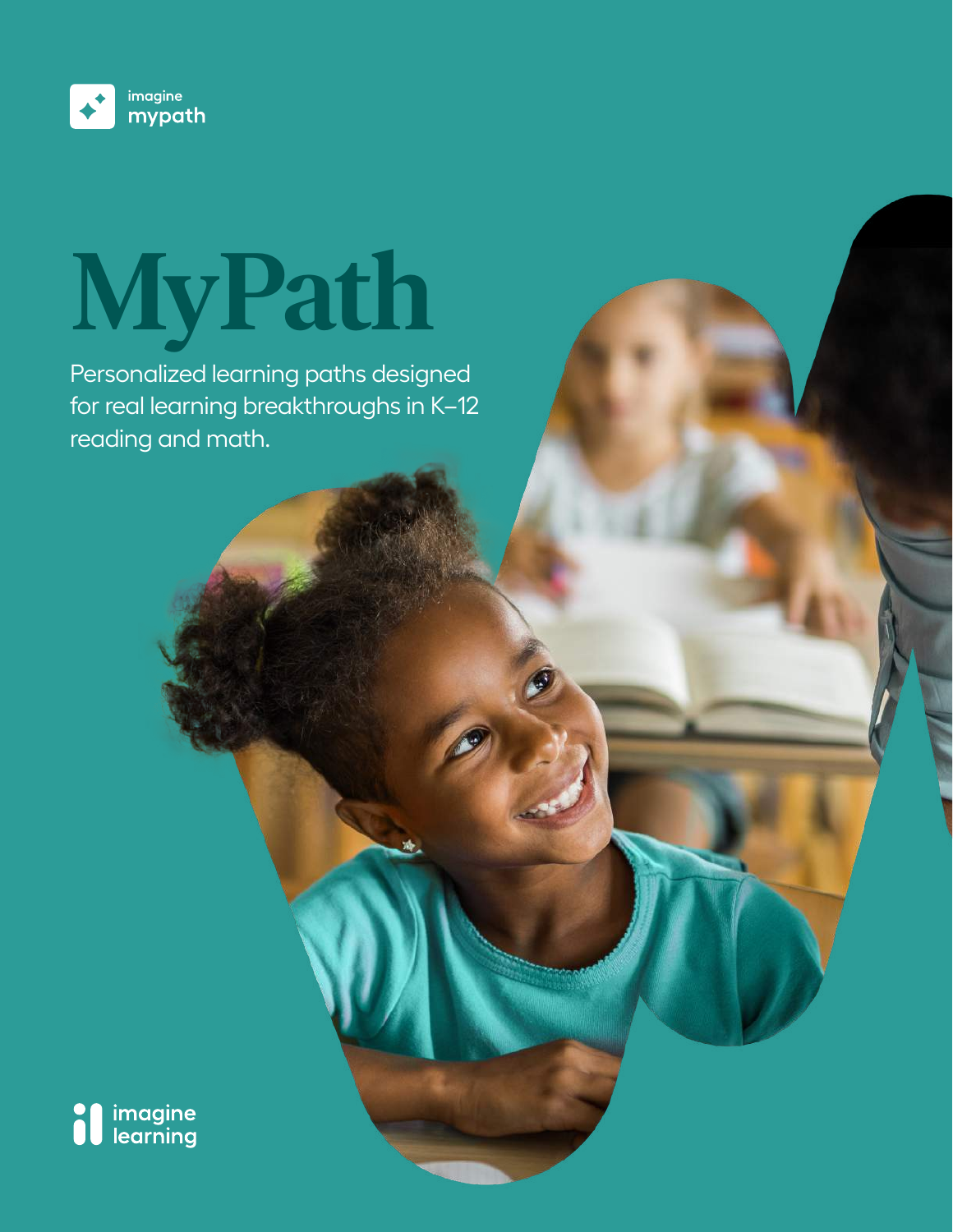

# **Discover a Smarter Path for Student Success.**

Across all grade levels and classrooms, students have a wide array of foundational skills and knowledge as well as different learning gaps and opportunities. Today's teachers need access to technology and offline tools that empower them to meet a variety of student needs within a single classroom. To help meet these demands, Imagine Learning built a next-generation learning environment for K–12 that uses Imagine MyPath's built-in assessment data or can integrate with NWEA® MAP® Growth and Renaissance Star® to design individualized learning paths that:

- Prioritize critical foundational skills and adapt learning based on student performance
- **Provide accessible, explicit, and age-appropriate scaffolded** instruction to ensure success among diverse learners
- Has the ability to translate words, screens, or entire passages into more than 60 available languages with read aloud support in over 30 languages
- $\blacksquare$  Include Spanish language math lessons for grades K-5
- **Incorporate evidence-based practices for teaching reading** and mathematics
- Deliver actionable, real-time data to inform instructional decision-making
- Optimize student motivation, engagement, and conceptual understanding

#### **Prioritize Critical Reading Comprehension and Math Skills**

Imagine Learning's Smart Sequencer™ technology prioritizes lessons and activities based not only on the student's skill level but on what the student needs to succeed in their current grade-level work.

Using the data about students' proficiency, the Smart Sequencer identifies the priority skills each student needs and creates an individualized learning path (ILP) using research-based, developmentally appropriate lessons to meet students exactly where they are. Students will receive direct instruction based in best-practices and engaging student scenarios. They have multiple opportunities to show mastery and move on to the next lessons in order to most efficiently scaffold students up to grade level.

| <b>Mastery Check</b>                                               | <b>Explicit</b><br><b>Instruction</b>                                                                   | <b>Mastery Check</b>                                               | <b>Supported</b><br><b>Practive and</b><br><b>Summary</b>                                                  | Independent<br><b>Practice and</b><br><b>Assignment</b>                                            | <b>Mastery Check</b>                                              | <b>Reteach</b><br><b>Concept</b>                                                                                |
|--------------------------------------------------------------------|---------------------------------------------------------------------------------------------------------|--------------------------------------------------------------------|------------------------------------------------------------------------------------------------------------|----------------------------------------------------------------------------------------------------|-------------------------------------------------------------------|-----------------------------------------------------------------------------------------------------------------|
| Asynchronous<br>Quiz 1<br>Student can<br>test out of the<br>lesson | Asynchronous<br>Age-appropriate<br>instruction,<br>rooted in real-<br>world activities<br>and scenarios | Asynchronous<br>Quiz 2<br>Student can<br>test out of the<br>lesson | Asynchronous<br>Student<br>engages in<br>activities that<br>support learning<br>with immediate<br>feedback | Asynchronous<br>Student<br>independently<br>demostrates<br>knowledae<br>with immediate<br>feedback | Asynchronous<br>Quiz 3<br>Student can<br>move on to the<br>lesson | Asynchronous<br>If a student is<br>not proficient,<br>teacher<br>reteaches with<br>downloadable<br>mini lessons |

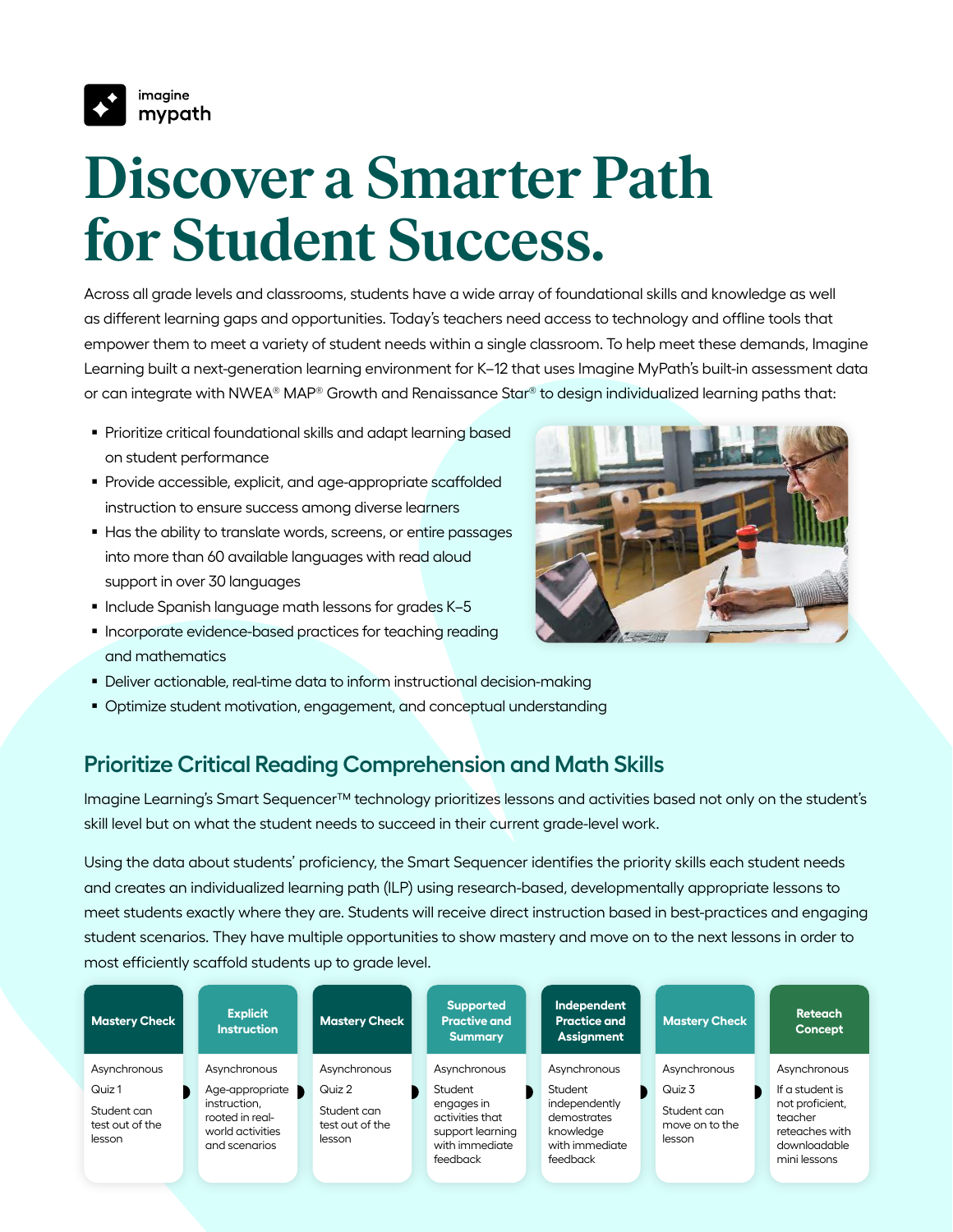### **An Adaptive Solution that Adjusts to Students' Needs at the Moment They Need It**

MyPath's student-centered design helps each student meet their unique needs by creating an individualized learning path. MyPath also empowers teachers with the data and point-of-use resources that allow them to quickly get their students back on track.

**ASSIGN**

#### **MyPath Learning Experience**



MyPath's Smart Sequencer uses student proficiency data to target priority skills and assign an appropriate ILP tailored to each student.

#### **ASSESS**

☑

The program features easy to administer, built-in adaptive assessments that provide a reliable, valid measure of each student's ability and instructional grade level in reading and math. Data from NWEA™ MAP® or Renaissance Star 360® can also be integrated to place students so they can test less and learn more.

#### **ADAPT**

MyPath sequences instruction based on student skill levels in each content domain and adapts based on how the student demonstrates mastery of new material using built-in Mastery Checks.

ht

#### **ACT**

MyPath informs the teachers when students are struggling with a lesson. Downloadable student mini-lessons and printable Guided Notes are available for use in small groups or whole classes.

#### **ANALYZE**

As students work through their ILPs, the program tracks their data giving teachers feedback about their engagement, progress, and achievement.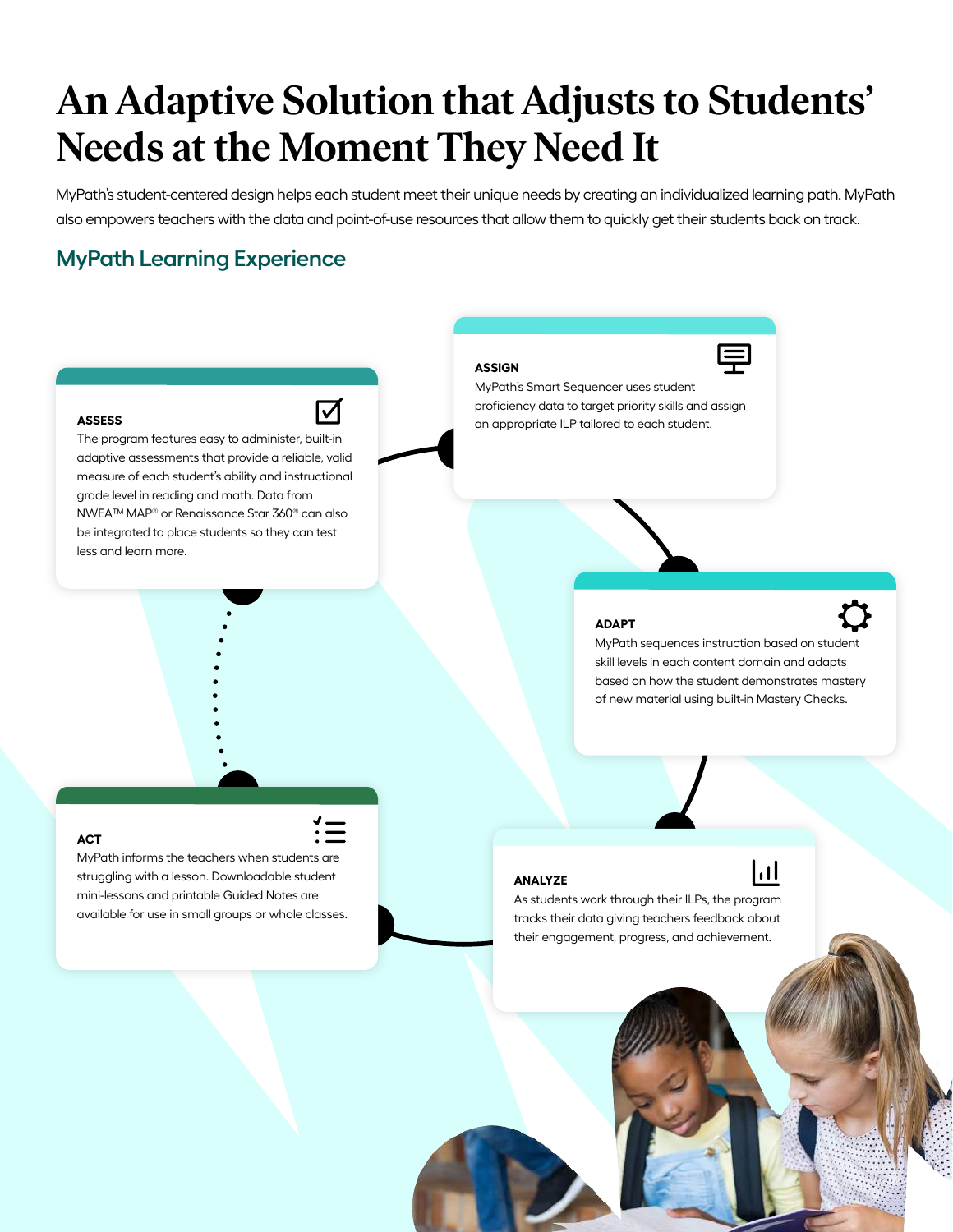# **Built on Evidenced-Based Practices for Math and Reading**

MyPath uses high-quality content built on a gradual-release instructional model that spans a wide range of skills and concepts covered in K–12. Each student-centered learning experience is customized to meet the learning needs of students in each grade level.

#### **Math in MyPath**

Lessons are designed to focus on the critical skills of each grade so students can build strong conceptual understanding, develop procedural fluency, and apply mathematics in context. Math lessons are developed utilizing modeling, ageappropriate math-manipulatives, and applications to real-world scenarios.



#### **Reading in MyPath**

Lessons are designed to help students progress toward comprehension of more complex texts by focusing on reading informational text, reading literature, and reading foundations. For students several years behind, Early Literacy bundles focus on building critical skills that help students feel confident and ready for grade-level texts.

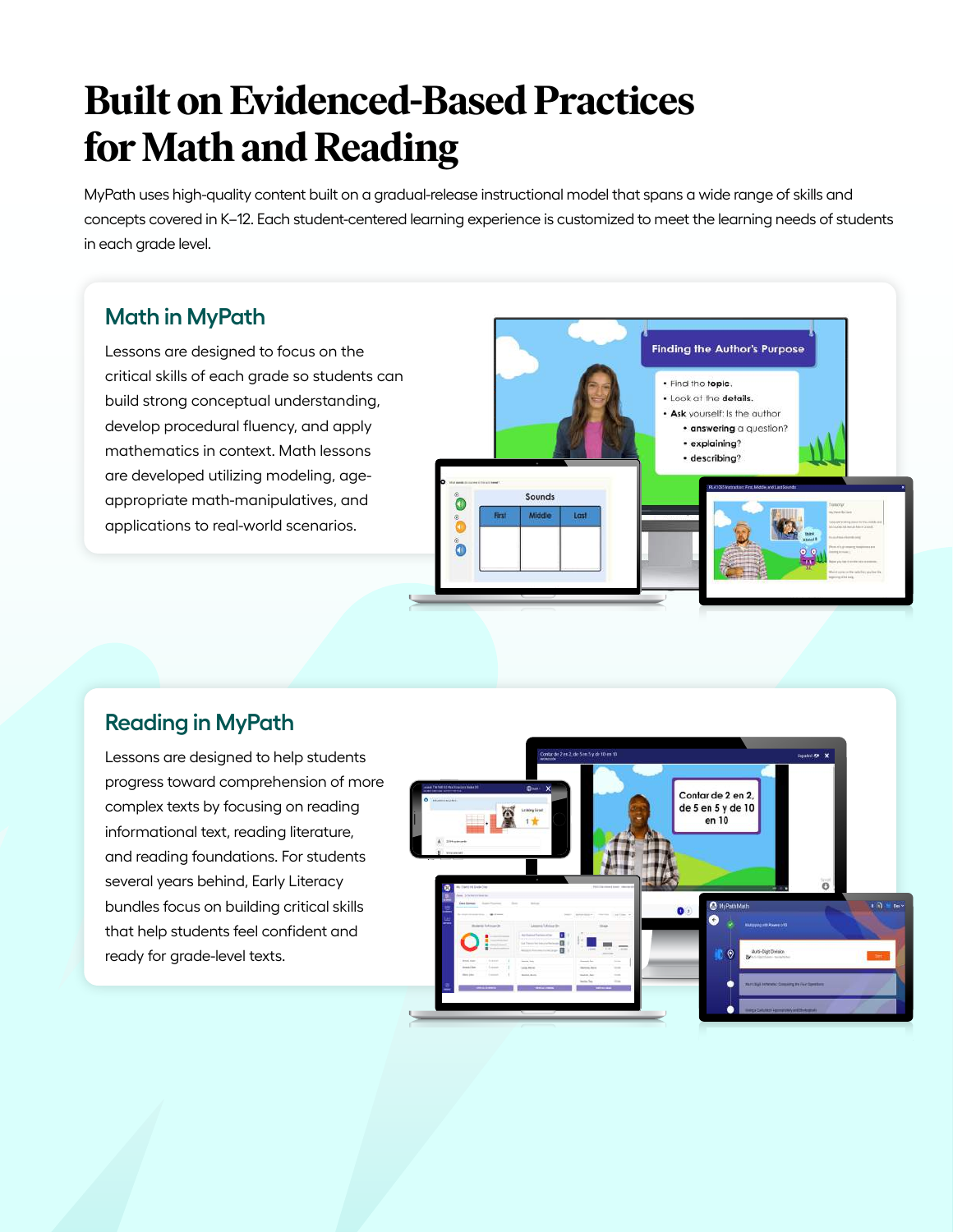# **Empower Teachers with Actionable Insights**

The new and improved MyPath K–12 data dashboard provides a consistent view of student engagement, progress, and achievement across all grade levels. Now it's easier than ever for administrators and teachers to access a realtime view of student growth, empowering them to identify support needs promptly to make data-driven decisions about classroom instruction.

#### **MyPath Assessment Results**

Allow school and district administrators to:

- Understand a class' or school's overall ability levels in math and/or reading
- **I** Identify patterns of student growth and improvement in math and/or reading skills

#### **Class Summary Report**

The Class Summary Report helps teachers identify:

- Students who are struggling with a conceptual understanding of content
- **Learners who are not responding to interventional efforts**
- **Recommendations for grouping students for effective instruction** and level up by completing lessons successfully

#### **Student Individualized Learning Path Report**

Allows teachers to view each student's path to:

- **Determine exactly where a student is struggling**
- Access resources for effective re-teaching support
- Assign and unassign lessons based on learning needs

#### **Class ILP Progress Report**

Allows teachers and administrators to:

- Get a quick view of how the class is doing
- **Determine who needs help on what lessons and domains**
- **View each student's progress**

#### **Student Growth Report**

Gives district and school administrators a view of:

- **Student usage and growth patterns across grade levels**
- **Student progress and development over a school year**

|                 |                                      |                                          | <b>THE</b> | <b>biam buorra</b>                         |                |
|-----------------|--------------------------------------|------------------------------------------|------------|--------------------------------------------|----------------|
| ₽<br>about      | Neurostrum : Victorizza - no recordo |                                          | m          |                                            |                |
| <b>MEDICATS</b> | Assessment TO/SURES TOWNS            |                                          |            |                                            |                |
| ⋍<br>nân        |                                      | Mich. w Alt Assessments w                |            |                                            |                |
| <b>COL</b><br>Ë |                                      | <b>PETRON WITH BETTER</b>                |            |                                            | $\overline{a}$ |
| 面<br>icienz     |                                      | Rende 3 Bandon Emerge Med 3 Hz Suits Sun |            |                                            |                |
| ×               | MyPARN Azamazment                    |                                          |            | PESTO Das O debouis Skriene! Welcomer Mill |                |







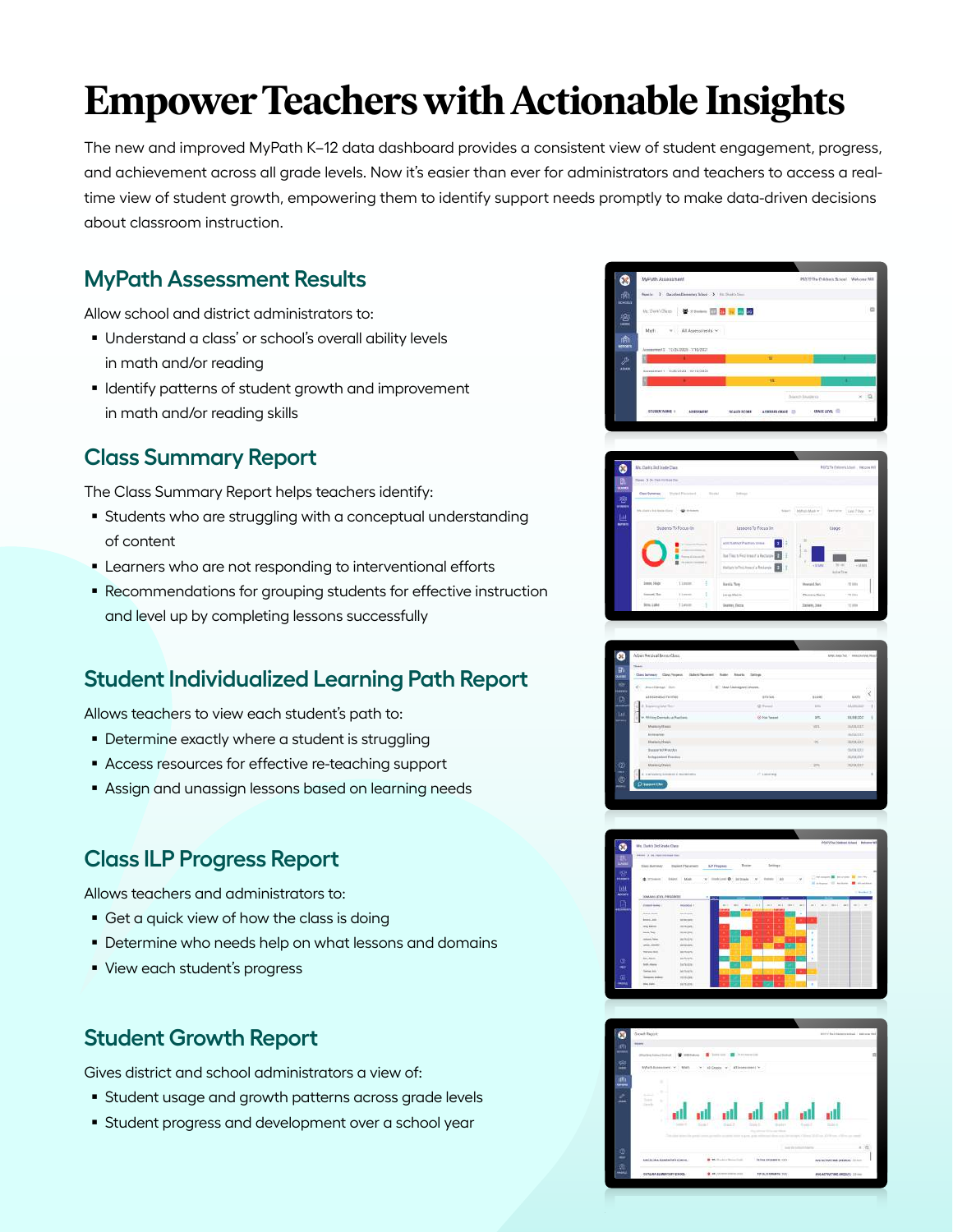# **Improve Student Motivation and Engagement**

MyPath promotes students' self-efficacy and positive self-concept with an engaging, interactive learning experience that is grade appropriate and rewards them for their progress while motivating them through challenging content.

#### FOR K–2 STUDENTS

The K–2 learning experience includes larger buttons, icons, and action items to support early learners. It also includes audio supports for nonreaders. Students earn stars with age-appropriate rewards, and they can unlock new sidekicks and backgrounds to customize their experience.



#### FOR 3–5 STUDENTS

The 3–5 learning experience provides age-appropriate rewards and motivation. Students have fun earning stars and unlocking new sidekicks and backgrounds as they level up.



#### FOR 6–8 STUDENTS

The middle school experience continues to adjust and adapt for older students with new backgrounds and sidekicks designed specifically for them. They will continue to earn stars and level up by completing lessons.



#### FOR 9–12 STUDENTS

In the high school environment, the program shifts to a focus on completing the work, rejoining the general classroom, and graduating on time. Students can customize their experience in an age-appropriate, student-centered learning environment.

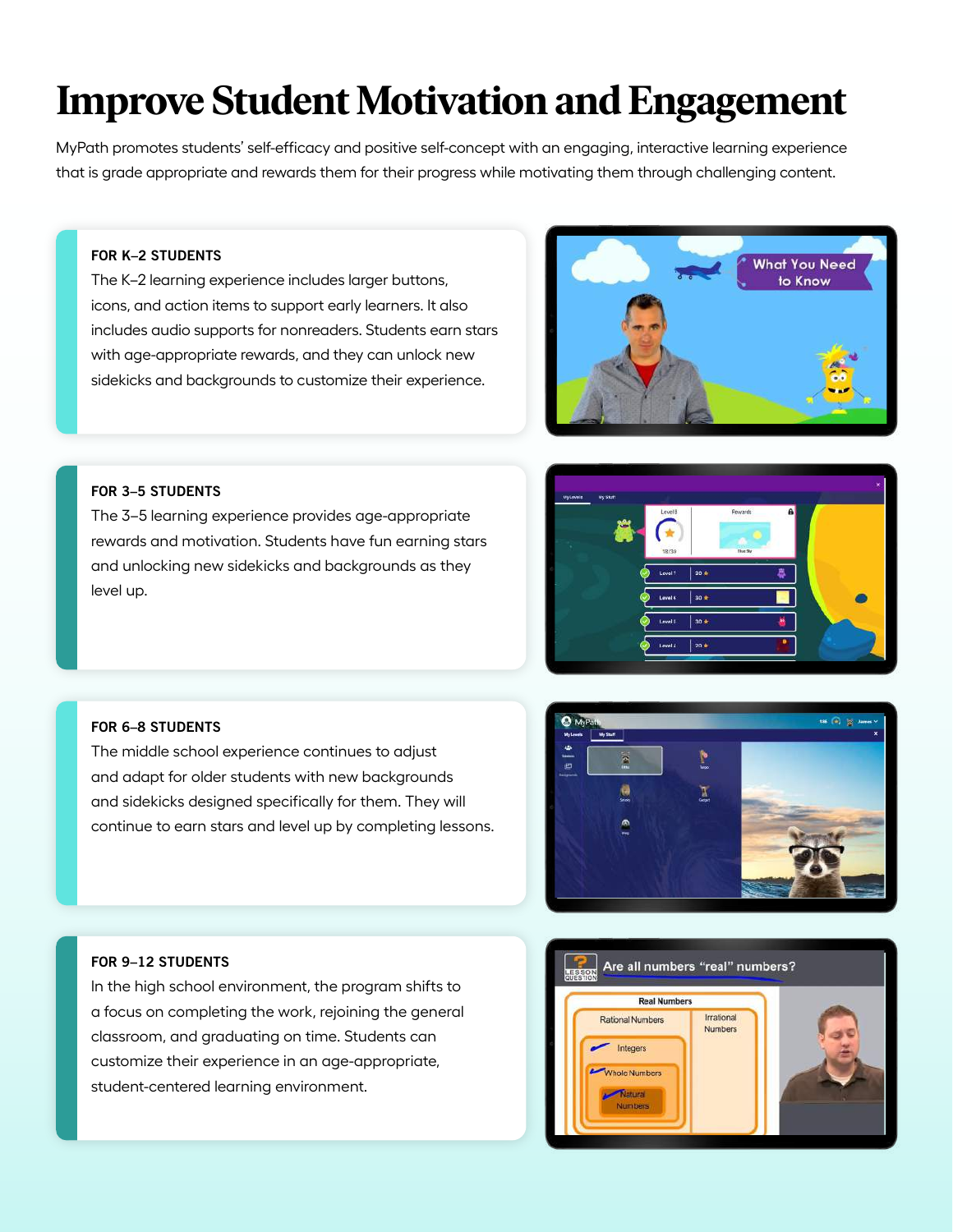# **Offline Extensions to Support Student Learning**

MyPath supports teachers with an extensive Teacher Toolkit of offline extension learning activities to reinforce every lesson. Mypath informs the teacher when a student is struggling with a lesson, so that the teacher can quickly address student learning needs with re-teaching mini-lessons as well as guided notes.

Lessons begin with a brief "Review" section, similar to what a teacher might post on a classroom anchor chart. This lesson opener strategically employs icons, graphic organizers, bullets, bolded words, and other text features to help students quickly access needed information.

The lesson then proceeds to the "Try It" section, which guides students through the steps of a strategy or algorithm with support. Students might be asked to complete a partially worked example or trace a number or letter. "Thought bubble" scaffolds model practical self-questioning techniques students can use later to solve problems or answer questions on their own.



• Sample of offline extension learning activities

The "Practice" section (in reading lessons, the "Read" and "Practice" sections are together) provides independent opportunities for students to apply what they have learned. Teachers can also use these exercises to assess whether students have mastered the target skill(s).

Each re-teaching worksheet ends with an open-ended prompt that allows students to demonstrate their understanding of the skill in a discussion or journal. Like an "exit ticket," this question often prompts students to summarize the main "takeaway" that could be applied to any other problem or question they may encounter for this skill in the future. Each student's response allows the teacher to determine if the student is ready to move on or if they need additional support.